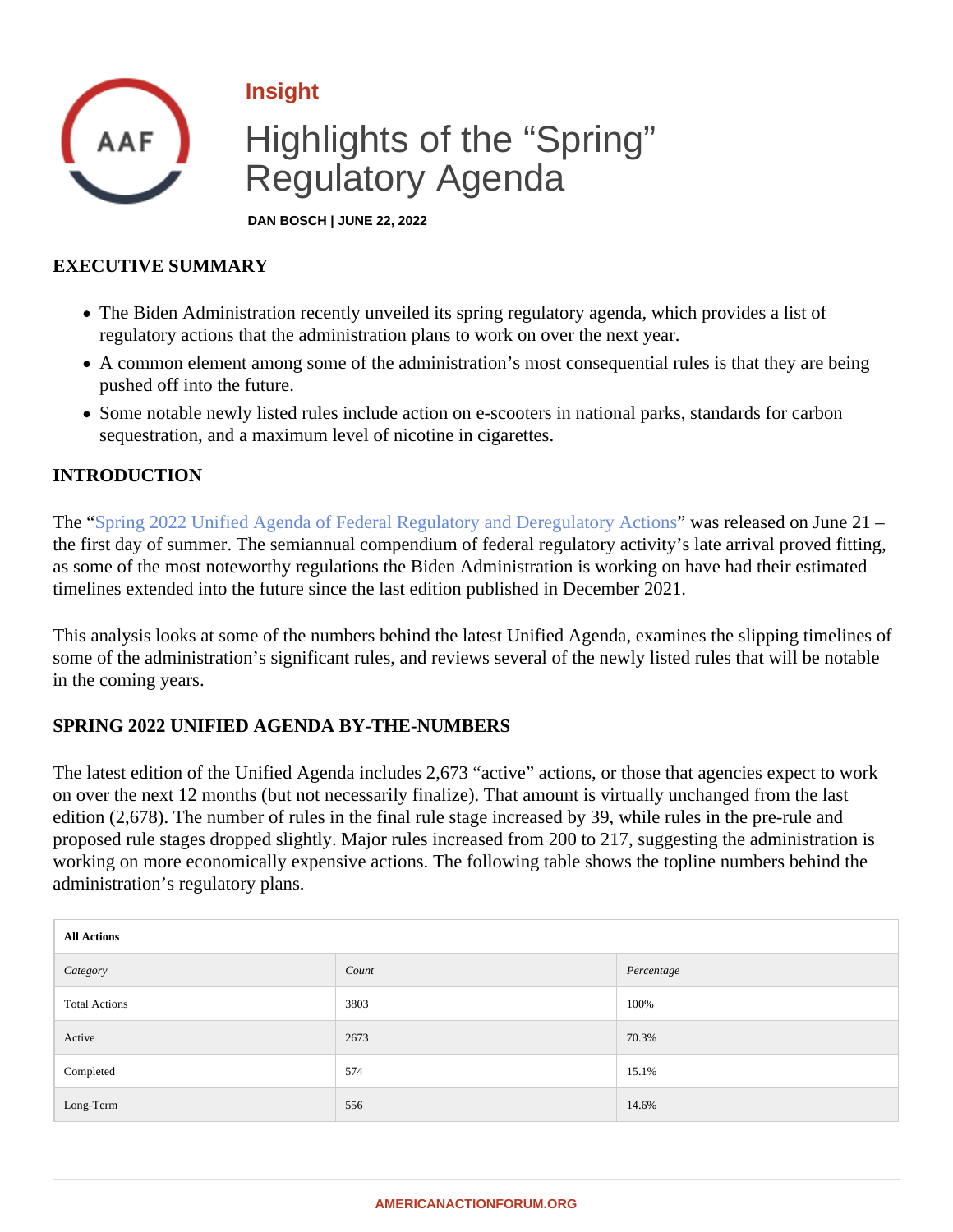Among active actions, the following table breaks down the nearly 2,700 rulemakings by stage and whether they are:

- Major Rules expected to have an annual economic impact of more than \$100 million or have other sizeable impacts upon certain business sectors or individuals;
- Significant Rules likely to be reviewed by the Office of Information and Regulatory Affairs due to their economic or policy impacts. This total is the sum of rules marked as "economically significant" or "significant, other;"
- RFA These rules are expected to produce "significant economic impacts on a substantial number of small entities" and therefore require additional analysis under the Regulatory Flexibility Act.

| <b>Active Actions by Stage</b> |       |          |          |  |
|--------------------------------|-------|----------|----------|--|
| Category                       | Final | Proposed | Pre-rule |  |
| All                            | 1016  | 1532     | 125      |  |
| Major                          | 116   | 98       | 3        |  |
| Significant                    | 373   | 639      | 43       |  |
| <b>RFA</b>                     | 90    | 124      | 4        |  |

## **DEPARTMENTS AND AGENCIES**

The Department of the Interior continues to have the most active actions among cabinet-level departments and agencies. The Departments of the Treasury and Transportation remain in second and third, respectively. In fact, the top 10 is almost unchanged from six months ago, with the only exceptions being the Departments of Commerce and Defense swapping positions and the Department of Homeland Security ousting the Department of Justice for the number 10 spot. The chart below shows the entire top 10.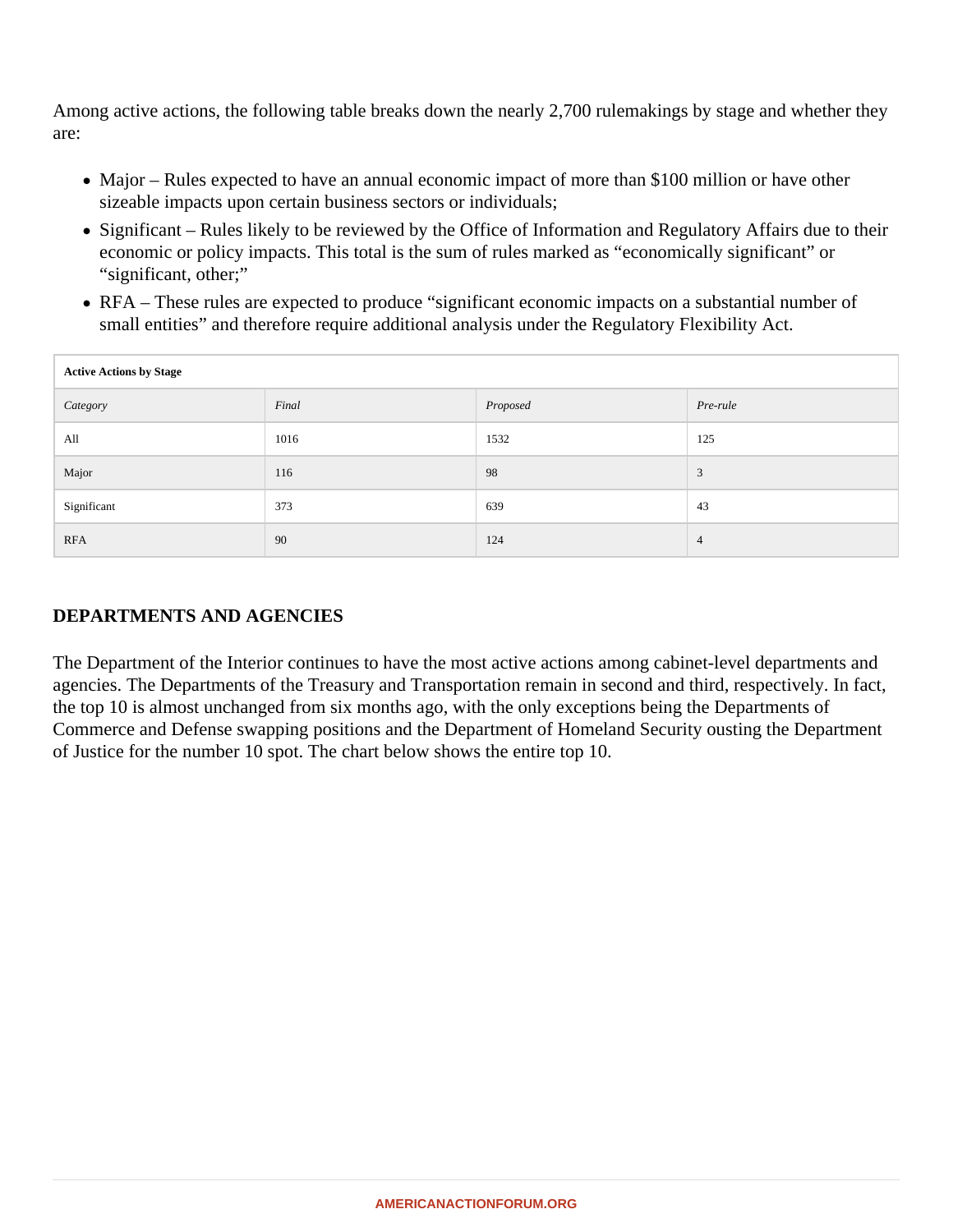## SLIPPING TIMELINES

Some of the more significant rules featured in a wew of the December 2021 Unified Agenda have had their timelines pushed back. While the Unified Agenda is notorious for its optimistic inaccuracy regarding when rule will be completed, at this point in the Biden Administration, timing is critical if rules are to be completed and excludedfrom the **Congressional Review Act'**(CRA) lookback provision in 2025.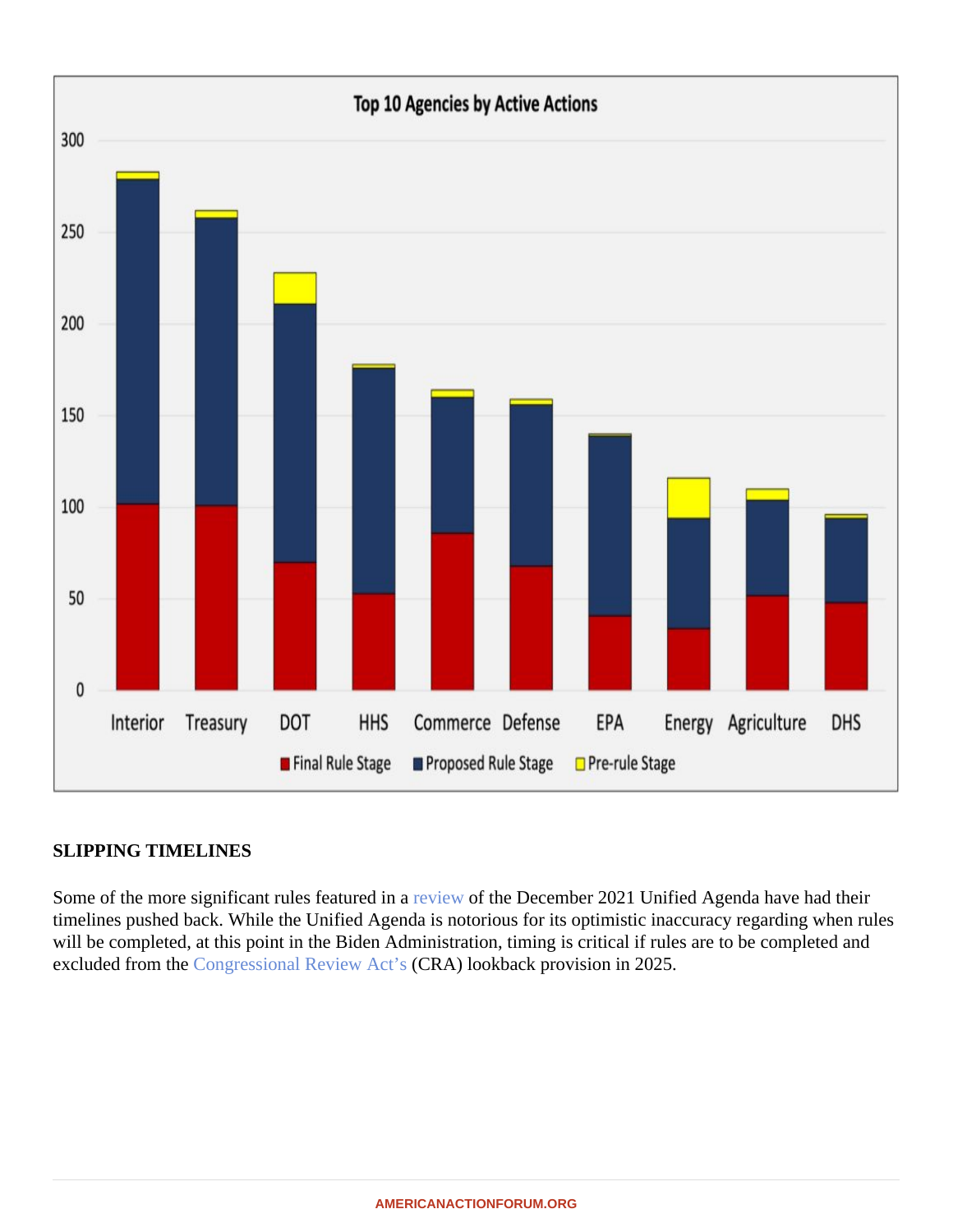The Environmental Protection Agency's (EPA) pair of rules dealing with reducing greenhouse gas emissions from coal and natural gas fired power plants have been pushed back significantly. In December, those propose were expected in une and [July](�� h t t p s : / / w w w . r e g i n f o . g o v / p u b l i c / d o / e A g e n d a V i e w R u l e ? p u b I d = 2 0 2 1 1 0 & R I N = 2 0 6 0 - A V 1 0) 2022, but both have now been pushed back Matrich [2023](�� h t t p s : / / w w w . r e g i n f o . g o v / p u b l i c / d o / e A g e n d a V i e w R u l e ? p u b I d = 2 0 2 2 0 4 & R I N = 2 0 6 0 - A V 1 0) A possible reason for the delay is that the Supreme Court is likely to issue a ruling in the coming weeks that could have significa implications for the agency's authority to regulate plants on a statewide level.

The Department of Labor's latest effort to increase the salary threshold below which employees must receive overtime pay has been delayed. A proposed rule was expected libut is now anticipated for orbor Another significant labor proposal, this one from the National Labor Relations Board regarding a definition of "joint employer," had been expected Find pruary but is now expected next on the

## NEWLY LISTED RULES

The latest regulatory agenda includes more than 400 rules listed for the first time, spanning everything from " [Canned Tuna Standard of Iden](�� h t t p s : / / w w w . r e g i n f o . g o v / p u b l i c / d o / e A g e n d a V i e w R u l e ? p u b I d = 2 0 2 2 0 4 & R I N = 0 9 1 0 - A I 7 4)tito "[Seat Belts in Limousine](�� h t t p s : / / w w w . r e g i n f o . g o v / p u b l i c / d o / e A g e n d a V i e w R u l e ? p u b I d = 2 0 2 2 0 4 & R I N = 2 1 2 7 - A M 4 8)sThe following entries promise to be some of the most interesting and consequential rulemakings for the remainder of the Biden Administration's first term, though there is no guarantee they will be finalized by January 20, 2025.

## Department of the Interior

[Carbon Sequestratio](�� h t t p s : / / w w w . r e g i n f o . g o v / p u b l i c / d o / e A g e n d a V i e w R u l e ? p u b I d = 2 0 2 2 0 4 & R I N = 1 0 8 2 - A A 0 4)nThe Bureau of Ocean Energy Management (BOEM) is due to propose a rule establishing regulations governing carbon transportation and storage on the Outer Continental Shelf. The age is required to issue a rule under the Infrastructure Investment and Jobs Act of 2021 (IIJA), and says the rule i "likely needed to achieve mid-century climate goals." Despite a statutory requirement that BOEM publish a final rule by November 15, 2022, BOEM does not anticipate publishang prosed rule until December.

[Micromobility Devices](�� h t t p s : / / w w w . r e g i n f o . g o v / p u b l i c / d o / e A g e n d a V i e w R u l e ? p u b I d = 2 0 2 2 0 4 & R I N = 1 0 2 4 - A E 7 9) – The rule, expected to be proposed in July of this year, will set up a framework for where and how the National Park Service will allow use of e-scooters, hoverboards, and Segways in national parks. A key component of the rule involves defining the devices to ensure they are considered separate from motor vehicles and bicycles.

Department of Transportation

[Advanced Impaired Driving Technolo](�� h t t p s : / / w w w . r e g i n f o . g o v / p u b l i c / d o / e A g e n d a V i e w R u l e ? p u b I d = 2 0 2 2 0 4 & R I N = 2 1 2 7 - A M 5 0)gyThe National Highway Traffic Safety Administration (NHTSA) is kicking off its rulemaking, required under the IIJA, to develop a Motor Vehicle Safety Standard "to require passenger motor vehicles manufactured after the effective date of that standard to be equipped with advance drunk and impaired driving prevention technology." NHTSA anticipates publishing an advanced noticed of proposed rulemaking in December 2022. A statutory deadline for a final rule is set for November 2024.

Department of Health and Human Services